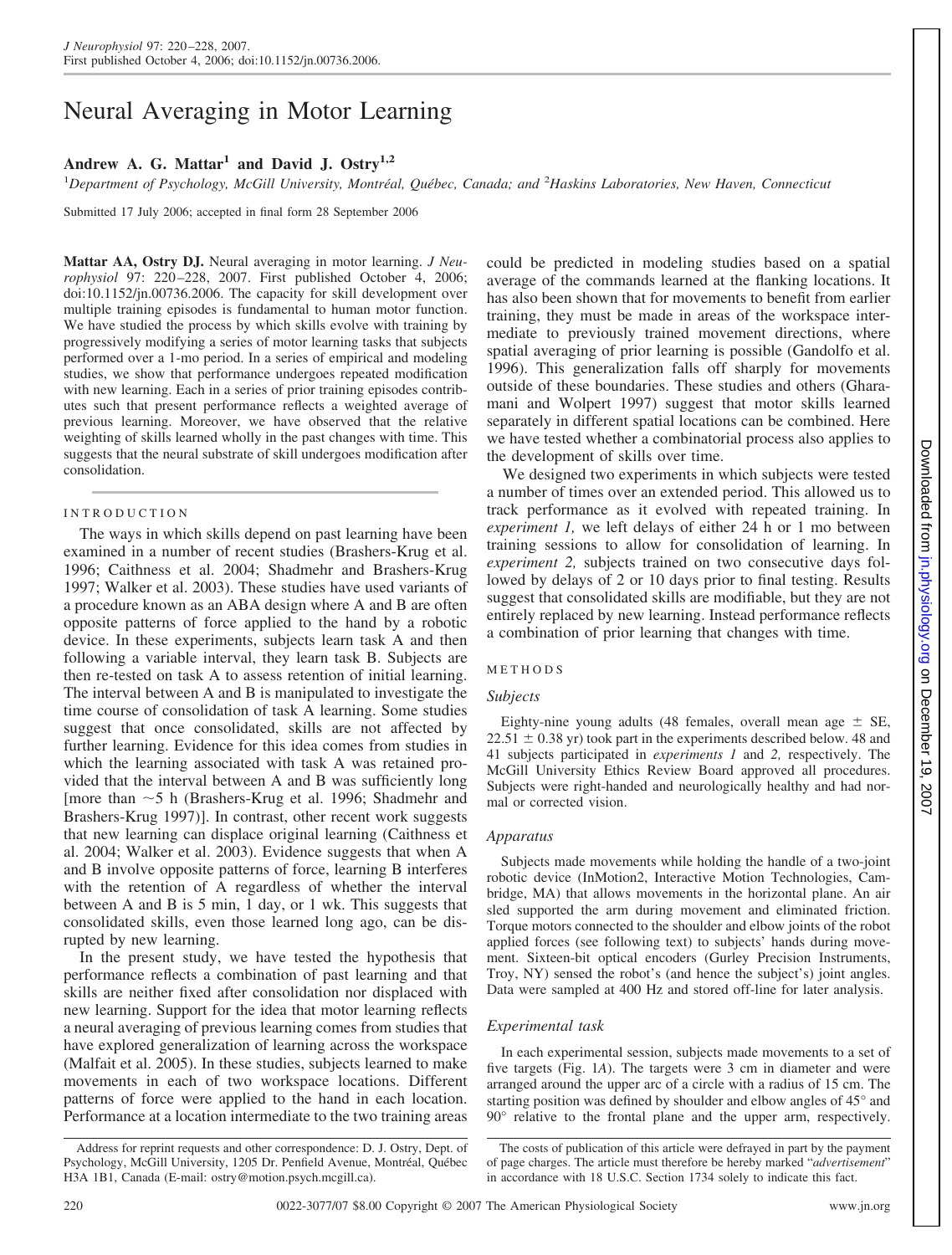

FIG. 1. Robotic device, force fields, and experimental protocol. *A*: subjects made movements to targets arranged in a semicircle about the hand. *B*: robotic device was programmed to apply velocity-dependent forces to the hand in 5 directions relative to the direction of movement (a straight out movement is shown as an example). The size of the arrows schematically represents the force magnitude as it scales with velocity. *C*: subjects in *experiment 1* were tested in 4 sessions over a 1-mo period. The colors shown identify each group in Figs. 1-4.

Subjects were told to observe the workspace and wait for a target to be illuminated before moving. After waiting at the start position for 1,000 ms, subjects were required to move to a pseudorandomly selected target within 500  $\pm$  50 ms and to stay within its boundaries for an additional 750 ms. Visual and auditory cues informed subjects about the duration of each movement, after which the robot brought the hand back to the start position.

#### *Force fields*

The robot was programmed to apply forces to the hand that were dependent on instantaneous movement velocity. Force,  $f_x$  and  $f_y$ , was applied according to the equation

$$
\begin{bmatrix} f_x \\ f_y \end{bmatrix} = c \begin{bmatrix} \sin \theta & \cos \theta \\ -\cos \theta & \sin \theta \end{bmatrix} \begin{bmatrix} v_x \\ v_y \end{bmatrix}
$$

where *x* and *y* are the lateral and sagittal directions,  $v_x$  and  $v_y$  are movement velocity,  $c = 15 \text{ N} \cdot \text{s} \cdot \text{m}^{-1}$  and  $\theta$  defined the direction of force relative to the direction of movement (see following text and Fig. 1*B*).

#### *Procedure*

We performed two experiments. In the first experiment, subjects were tested a number of times over a 1-mo period. This allowed us to track performance as it evolved with repeated training. On each of 4 sessions, subjects made movements to five targets while holding the handle of a robotic device that was programmed to apply forces to the hand that varied with movement velocity (see Fig. 1*A*). We left delays of either 24 h or 1 mo between training sessions to allow for consolidation of learning. During *session 1,* subjects familiarized themselves with the task and no forces were applied. One day later in *session 2,* subjects were divided into five groups  $(n = 8$  for each group) and each made movements in one of the force-fields depicted in Fig. 1*B*. Two of these fields pushed the hand laterally ( $\theta = 0^{\circ}$  and  $\theta = 180^{\circ}$ ); an assistive field, acted in the direction of movement ( $\theta =$ 90°); two other fields had assistive and lateral components, resulting in forces that acted at 45° to the direction of movement ( $\theta = 45^{\circ}$ , assistive + clockwise and  $\theta = 135^{\circ}$ , assistive + counter-clockwise). A sixth group of control subjects  $(n = 8)$  did not make movements during *session 2.* One day later in *session 3,* all subjects made movements in a lateral field that pushed the hand in a counterclockwise (CCW) direction relative to the direction of movement ( $\theta =$ 180°). This allowed us to determine the effect of *session 2* training on *session 3* performance. Approximately 1 mo later [*session 4*: mean delay 34.3  $\pm$  7.2 (SD) days], to test the effect of the entire training history, subjects returned to make movements in a clockwise (CW) field that pushed the hand in a direction opposite to the *session 3* field  $(\theta = 0^{\circ})$ . Figure 1*C* summarizes the experimental protocol. Four of the 48 subjects tested in *experiment 1* did not return for *session 4*

testing. Subjects made 100 movements each session. For each individual, testing sessions occurred at approximately the same time of day.

In the second experiment, we randomly selected the direction of load in each of two training sessions. By examining how performance on a final test session varied as a consequence of the wide variety of training histories, we could directly test the idea that performance reflects a combination of past learning. In this experiment, *session 1* (familiarization) was followed immediately by *session 2* training. For *session 2,* the field was chosen randomly from the five used in *experiment* 1. For *session 3* (24 h later), the training field was again chosen randomly. This resulted in 25 possible combinations of *session 2* and *3* training fields. During *session 4* (after a 2- or 10-day delay), subjects were tested in a clockwise lateral field ( $\theta = 0^{\circ}$  relative to the direction of movement). For the 2- and 10-day delay conditions, we ran 25 subjects (all combinations) and 16 subjects (a subset of the combinations), respectively.

#### *Measures and statistics*

Hand position data were numerically differentiated and then lowpass Butterworth filtered at 20 Hz to generate velocity profiles. Movement start and end were scored at 5% of peak tangential velocity. To assess movement curvature, we computed a measure of perpendicular error (PE), which is defined as the signed distance at maximum velocity from the vector linking movement start and end positions. We computed PE at the moment of peak velocity to assess movement curvature prior to any voluntary response to the load applied by the robot. We also computed initial angular deviation (the angle between the vectors linking start and end, and start with the point of maximum tangential velocity) and found results similar to those reported here. Throughout, we use the term performance to refer to movement path error in the lateral direction (PE).

Statistical tests were conducted using ANOVAs and were followed by post hoc Tukey comparisons where appropriate. In *experiment 1,* we divided subjects (48 in total) into groups of eight on the basis of the field in which they were trained during *session 2.* To compare *session 2* performance for the different directions of load application, we performed an ANOVA on movement curvature (PE). We compared PE for movements 6 –25 (the 2nd-5th movement to each of 5 targets; the 1st movement to each target was excluded). We also compared the unsigned PE at the end of training (movements 91–100) to assess the extent to which the magnitude of final error differed between groups. Since the assistive loads did not curve movements laterally but instead applied force in the direction of movement, we also examined movement velocity profiles. We computed the difference between time-normalized velocity profiles for movements made in force fields and those made to the same target in the absence of load (Malfait et al. 2005). We used the sum of squared differences as a dependent measure of the force fields' effect on velocity, and per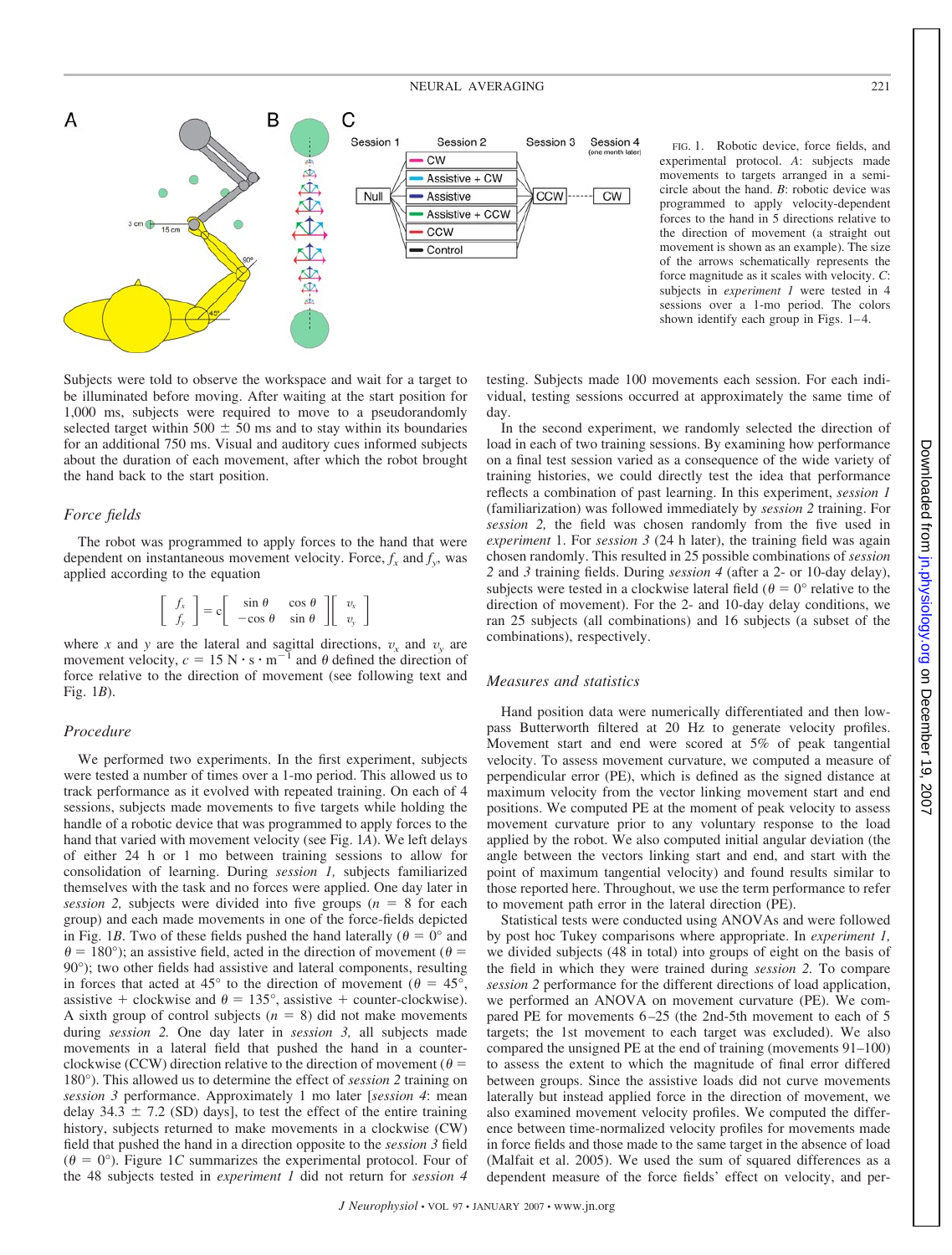formed ANOVAs to determine whether velocity profiles changed over the course of training and whether final movements (91–100) were still affected by the force field.

To determine whether learning with assistive loads is retained over time in a fashion comparable to that observed with lateral loads, we examined the effects of training with assistive loads on movement duration. Our rationale for choosing this measure was that assistive loads affect timing along the intended trajectory, rather than error in the lateral direction. Since training with assistive loads was limited to *session 2*, our analysis focused on *session 3* performance with or without previous training with assistive loads. Specifically, we examined the duration of the initial movement segment  $(\leq 1.0 \text{ cm from})$ movement start) to preclude possible voluntary correction for the load. We examined the first 5 movements and used an independent samples *t*-test to compare *session* 3 movement durations for naïve subjects with those of subjects who trained in an assistive load in *session 2*.

For *session 3* and *session 4* we computed mean movement curvature (PE) for movements  $6-25$ . We also computed PE for the final training movements in session 3 (91–100). Using ANOVA and *post hoc* comparisons, we assessed the dependence of movement curvature on the field in which subjects trained during *session 2*. For subjects that trained in the same lateral counter-clockwise field for both *session 2* and *session 3*, we tested whether initial *session 3* performance (movements 6 –25) was facilitated relative to final *session 2* performance (movements 91–100) by performing a paired-samples *t*-test.

We performed a further set of analyses to determine whether the rate of learning was affected by the direction of movement. For each of the five fields, we used repeated measures ANOVAs to examine whether adaptation rate varied across the 5 targets in the workspace. For these analyses we focused on movements  $6-25$ .

In experiments 1 and 2, we used regression analyses to determine the relationship between performance on the test session and subjects' previous training histories. In *experiment* 1, we evaluated the dependence of initial *session 3* curvature (PE for movements 6 –25) on the five fields learned during *session 2*. We decomposed the loads experienced in the five fields into their lateral and assistive components and used each to predict performance in the counter-clockwise lateral field that subjects learned during *session 3*. The analyses reported here focus on how *session 3* performance was affected by the lateral strength of the force fields. No relationship was found between performance with lateral loads in *session 3* and assistive loads in *session 2*.

We used regression again in *experiment* 2. We assessed the dependence of initial *session 4* curvature (after 2- or 10-days of rest) on the loads experienced during *session 2* and *session 3*. This allowed us to determine whether *session 4* performance could be accounted for by either *session 2* or *session 3* alone or both training sessions in combination. For these analyses, we decomposed both the *session 2* and *session 3* fields into lateral and assistive components. We carried out a regression in which *session 4* performance (PE) was assessed as a linear combination of *session 2* and *session 3* training. The coefficients of terms representing the lateral loads experienced during *session 2* and *session 3* were used to estimate the relative effects of *session 2* and *session 3* training on *session 4* performance. No relationship was found between *session 4* performance and the assistive loads experienced during *session 2* and *session 3*.

Statistical tests of differences in regression weights between the 2-day and the 10-day delay were conducted using the bootstrap function BOOTSTRP in Matlab (The Mathworks, Natick MA). We repeated each regression 100 times and performed an independent samples *t*-test on resulting weights.

#### *Simulations*

For simulations we used a model of planar two-joint arm movement (Gribble et al. 1998) based on the  $\lambda$ -version of the equilibrium point hypothesis (Feldman 1986). According to the model, movement and muscle co-contraction result from neural input that takes the form of time-varying shifts in the threshold muscle length for motor neuron recruitment  $(\lambda)$ . Motor neuron activation depends on the difference between actual and threshold lengths as specified in the equation

$$
A(t) = l(t - d) - \lambda(t) + \mu(t) \frac{dl}{dt} (t - d)
$$

In this equation, *A* is positive or zero, *l* is the actual muscle length,  $\lambda$ is the centrally specified threshold length for motor neuron activation,  $\mu$  is a constant specifying the dependence of threshold length on velocity, d*l*/d*t* is the rate of change of muscle length and *d* is a constant reflex delay. Muscle force, *F*, is generated in proportion to motor neuron activation according to the exponential function

$$
F = \rho[\exp(A) - 1]
$$

where each muscle's force generating ability varies with its cross sectional area,  $\rho$ . The model includes six muscles: biceps long head and triceps lateral head at the elbow, pectoralis and deltoid at the shoulder, and biceps short head and triceps long head spanning both joints. Passive muscle stiffness also contributes to total muscle force.

The coordinated control of muscle  $\lambda$ s results in movement and muscle co-activation. We assume that movements are produced by time-varying shifts in the limb's equilibrium trajectory (and in the associated muscle  $\lambda$ s), where each point on the trajectory is given by the set of  $\lambda$ s that minimizes total muscle force. The co-contraction command is defined by a separate set of  $\lambda$  shifts that act to increase muscle force in the most equal proportions without changing net joint torque. As in Gribble et al. (1998), for purposes of these simulations the co-contraction command is defined initially in force space and hence its units are N and specify average muscle force. The vector in  $\lambda$  space associated with this muscle force in statics is used as the co-contraction command.

Force field adaptation was simulated using a learning algorithm in which the equilibrium trajectory and associated muscle  $\lambda$ s are adjusted on a trial-by-trial basis in proportion to the difference between desired and actual trajectories (see Gribble and Ostry 2000 for details). In particular, we assumed that commands were updated on the basis of squared position error, such that large errors led to large adjustments in the modeled motor commands while small errors resulted in small adjustments. These adjustments were scaled by a constant such that differential rates of adaptation could be modeled. Control signals were thus updated according to the following equation

$$
\Delta \lambda (t - d_{nm}) = r \cdot (l(t) - \lambda(t))^2
$$

where  $\Delta\lambda$  is a vector of changes to muscle threshold length which reflect position error. This vector is summed on a trial-by-trial basis with the vector of muscle threshold lengths,  $\lambda$ , that was used to produce movements on the preceding trial. The position error is calculated as the time-varying difference between centrally-specified and actual muscle lengths,  $\lambda$  and *l*. The parameter  $d_{nm}$  is a constant that time-advances the position error vector by an amount corresponding to the neuromuscular delay, and  $r$  is a gain parameter that scales the rate with which squared position error is minimized. In the modeling studies described below we varied rate and co-contraction parameters to best fit the empirical data (Table 1). We found similar results in a set of simulations in which these parameters were held constant.

TABLE 1. *Parameters used to fit simulations to empirical data*

|                                          | Session 1 | <i>Session 2</i> | Session 3 | <i>Session 4</i> |
|------------------------------------------|-----------|------------------|-----------|------------------|
| Rate, arbitrary units<br>Co-contraction, | 10.5      | 10.5             | 10.5      | 6.0              |
| total force, N                           | 45        | $47 - 80$        | $42 - 70$ | $73 - 95$        |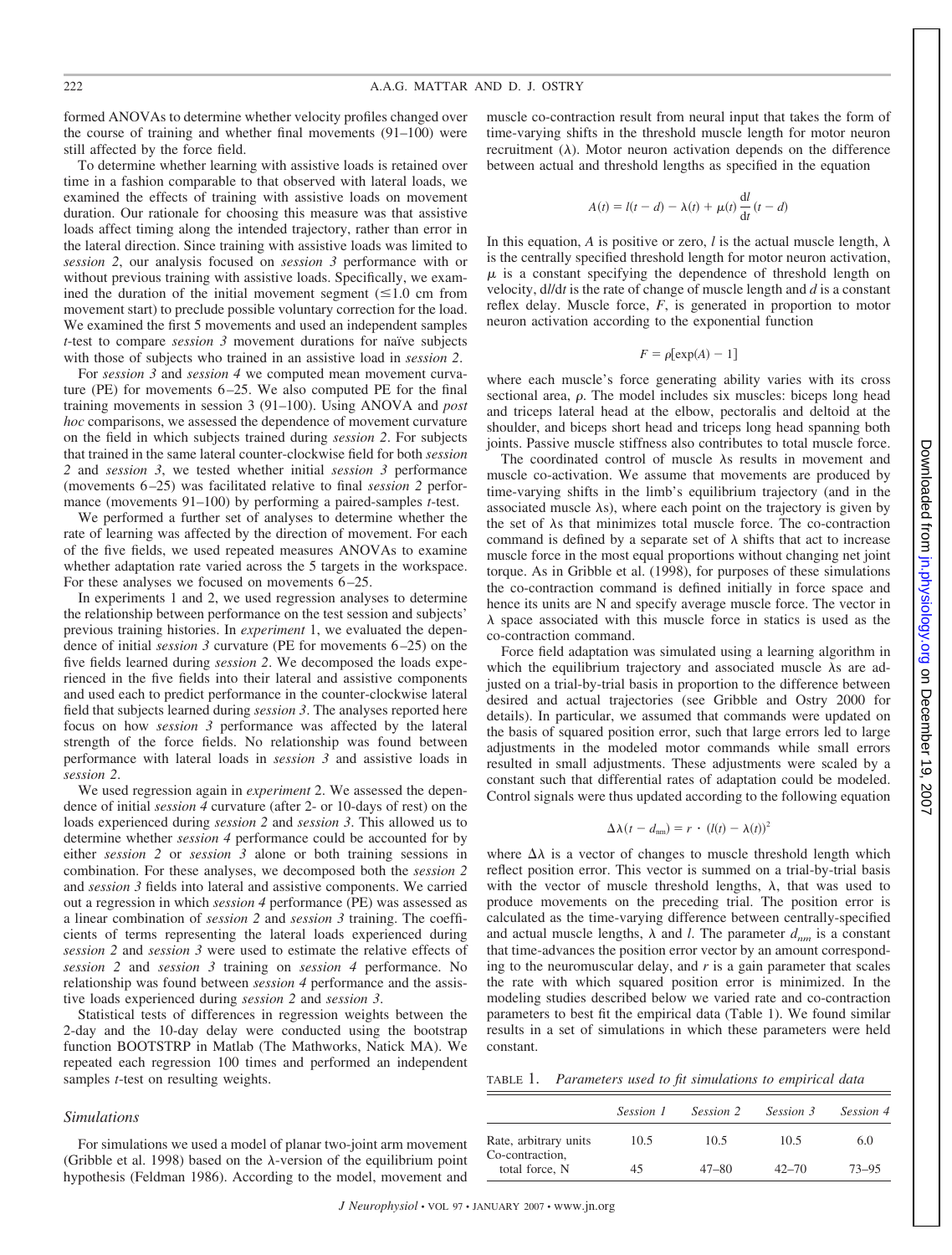The simulations replicated the experimental conditions in our month-long study. We began by simulating movements to 5 targets, arranged as they were for subjects (see Fig. 1*A*). Each movement direction was considered separately and then averaged for graphical presentation. Total movement duration (1200 ms) matched values observed empirically and for each session we simulated 100 movements.

We began with *session 1* by simulating movements in the absence of load. This generated five sets of modeled control signals (one for each movement direction) that compensated for the dynamics of the arm and produced straight-line movements. For *session 2* we used the five sets of final *session 1* control signals as initial commands for movements in each of the five force fields. For *session 3* and *session 4*, initial commands for each movement direction were based on a weighted average of the control signals for that direction from preceding sessions. For each movement direction, the modeled control signals were averaged according to the following equation

$$
\lambda_{\text{avg}} = w_1 \lambda_1 + w_2 \lambda_2
$$

where  $\lambda_1$  and  $\lambda_2$  are time-varying vectors of threshold muscle lengths associated (in this example) with *session 1* and *session 2* training, *w*<sup>1</sup> and  $w_2$  are the relative weights for each session, and  $\lambda_{e\nu\rho}$  is the vectorally averaged control signal. To obtain initial commands for *session 3*, *session 1* and *session 2* control signals were weighted 20%/80% (according to the 2-day delay group in Fig. 5*B*). The same weightings were used for all movement directions. To select weightings for *session 4*, we performed a number of simulations in which weights for *session 2* and *session 3* ranged from 0%/100% to 100%/ 0%. We then computed the sum of squared differences between actual and simulated *session 4* performance. Based on this analysis, *session 2* and *session 3* control signals were weighted 50%/50% to produce initial commands for *session 4*.

#### RESULTS

The data support the idea that skills reflect a neural averaging of past learning. The evidence is as follows: during *session* *2* (the first training session) subjects learned to move in one of the five force fields. Initial movements (Fig. 2*A*) were deflected consistent with the direction of the loads but straightened over the course of *session 2* training (Fig. 2*B*) such that final movements did not differ in terms of the magnitude of movement curvature ( $P > 0.05$ ). Fields that had assistive components resulted in velocity profiles that were initially different from those of reference movements (Fig. 2*C*). However, with training these differences decreased  $(P < 0.05)$  such that by the end of training, with one exception, velocity profiles were no different from those of reference movements ( $P > 0.05$ ). These findings suggest that neural control was modified to normalize movements in the presence of load (Fig. 2*C*).

Subjects returned 24 h later for *session 3* to make movements in a lateral field that displaced the hand in a counterclockwise direction. Movements during *session 3* were initially curved consistent with the lateral load (Fig. 3*A*) and straightened over time (Fig. 3*B*). *Session 3* performance was affected by what subjects learned during *session 2*. This effect could be quantified in terms of the angle between the loads experienced during *session 2* and *session 3*. As the difference increased from 0° to 180° we observed effects that ranged from facilitation to interference (Fig. 3*C*). When the directions of load were the same for both *session 2* and *session 3*, facilitation was observed. Initial *session 3* movements were straighter than those of naïve controls  $(P < 0.001)$ . For these subjects, movements at the start of *session 3* were also straighter than those made at the end of *session* 2 ( $P < 0.05$ ) indicating that *session 2* learning facilitated *session 3* performance. When the directions of load were opposite for *session 2* and *session 3*, we observed interference. Initial *session 3* movements were worse than naïve controls' ( $P < 0.01$ ). Subjects who trained in an assistive field during *session 2* performed no different from naïve controls in terms of movement curvature during *session* 

> FIG. 2. Empirical and modeled performance for *session 2*. *A*: initial movements made in the 5 fields during *session 2*. For each group, 2 movements representative of the mean curvature for movements 6-25 are shown. Curvature was consistent with the direction of loads applied by the robot. *B*: change in movement curvature over the 60 70 80 90 course of *session 2* training. Movements straightened with training during *session 2. C*: change in velocity profiles over the course of *session 2* training. With training, differences between velocity profiles for movements made in force fields and those of movements made in the absence of load decreased. *D*: simulated movements in the 5 force fields were initially curved but straightened as modeled control signals were updated to account for position error (compare with *B*).

*J Neurophysiol* • VOL 97 • JANUARY 2007 • www.jn.org

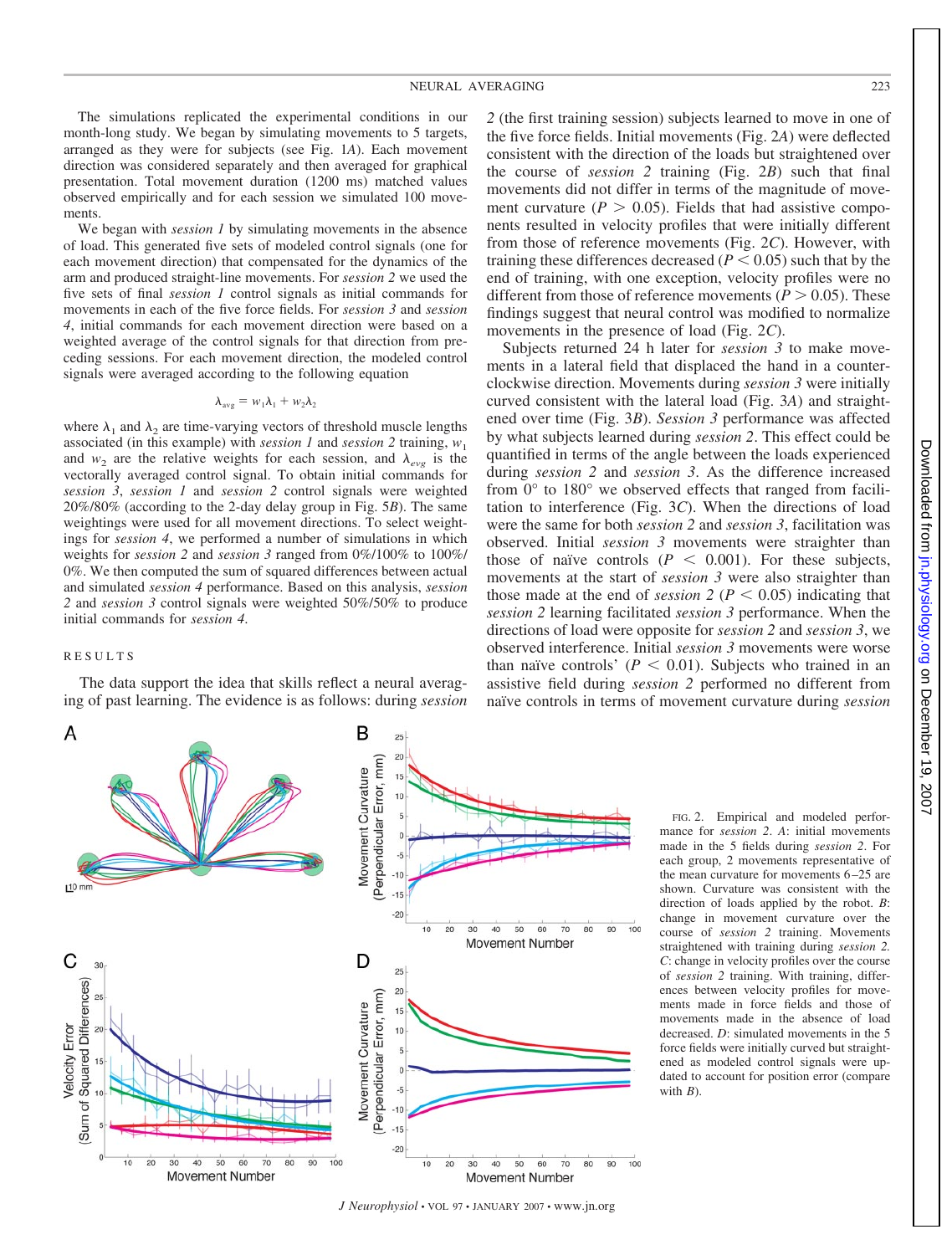

FIG. 3. Performance during *session 3*: effects of *session 2* training ranged from facilitation to interference. *A*: initial movements in a counter-clockwise (CCW) lateral field: Movement curvature depended on the field in which subjects were trained during *session* 2. For each group, 2 movements representative of the mean curvature depicted in *C* are shown. *B*: change in movement curvature over the course of *session 3* training. *C*: initial curvature (average PE for movements 6 –25, highlighted by the horizontal gray bar in *B*) differed depending on the field in which subjects trained during *session* 2. Facilitation, interference and effects in between were observed. *D*: regression revealed that *session 3* performance could be predicted on the basis of the lateral loads learned during *session 2. E*: simulated movements show a pattern similar to that observed empirically (compare with *B*). The simulations used a weighted average of final *sessions 1* and *2* control signals (20%/80%) as initial movement commands for *session 3. F*: initial curvature (PE) for simulated movements 6–25 (highlighted by the horizontal gray bar in *D,* compare with *C*).

 $3 (P > 0.05)$ . This indicates that when learned forces were orthogonal (90°), performance in the lateral direction in *session 3* was unaffected. When the angle between loads for *session 2* and *session* 3 was  $45^{\circ}$  or  $135^{\circ}$  we saw movement curvature consistent with partial facilitation  $(P < 0.01)$  and partial interference ( $P < 0.05$ ), respectively (Fig. 3C). By the end of *session 3*, all subjects learned the counter-clockwise field such that performance for all groups was no different from that of controls ( $P > 0.05$ ). A regression analysis showed that initial *session 3* performance could be predicted on the basis of the magnitude of lateral load experienced during *session 2* (Fig.  $3D, P \leq 0.001, 82.5\%$  of variance accounted for).

In a separate analysis, we examined the effects of having previously learned assistive loads on the temporal characteristics of movements one day later. We focused on the duration of the initial segment of *session 3* movements. We found that subjects who trained in an assistive field during *session 2* moved slower than naïve controls over the first 5 movements of *session 3 (* $P < 0.05$ *)*. This indicates that modifications in the timing of movements that compensate for assistive loads are retained even when the original learning did not alter the spatial profile of the movement.

Subjects returned one month later (*session 4*) to be tested in a clockwise field that pushed the hand laterally in a direction opposite to that in *session* 3 (mean  $34.3 \pm SD$  7.2 days). Movements during *session 4* were initially curved in a direction that was consistent with the clockwise load (Fig. 4*A*) and straightened over the course of training (Fig. 4*B*). The initial movement curvature differed depending on subjects' training history ( $P < 0.001$ , Fig. 4*C*).

The performance we observed during *session 4* is not consistent with the idea that after consolidation, skills are resistant to modification by new learning (Brashers-Krug et al. 1996; Shadmehr and Brashers-Krug 1997). It is similarly inconsistent with the idea that new learning eliminates earlier learning (Caithness et al. 2004). The evidence that consolidated skills can be modified is that subjects who experienced the same field in both *session 2* and *session 4* showed no benefit from their *session 2* learning (and performed no differently than naïve subjects ( $P > 0.05$ ) when tested in *session 4* in a clockwise field). The evidence that new learning does not simply displace earlier learning is that even though all subjects adapted to the same field during *session 3*, they performed differently when tested in *session 4*. The differences observed during *session 4* reflect subjects' original *session 2* training (*posthoc* comparisons are summarized in Fig. 4*C*). Taken together, our results suggest that neither of the individual previous training sessions could account for the performance we observed, but instead that both prior training sessions were important one month later.

We tested whether the adaptation rate was affected by the direction of movement. We found no systematic effects of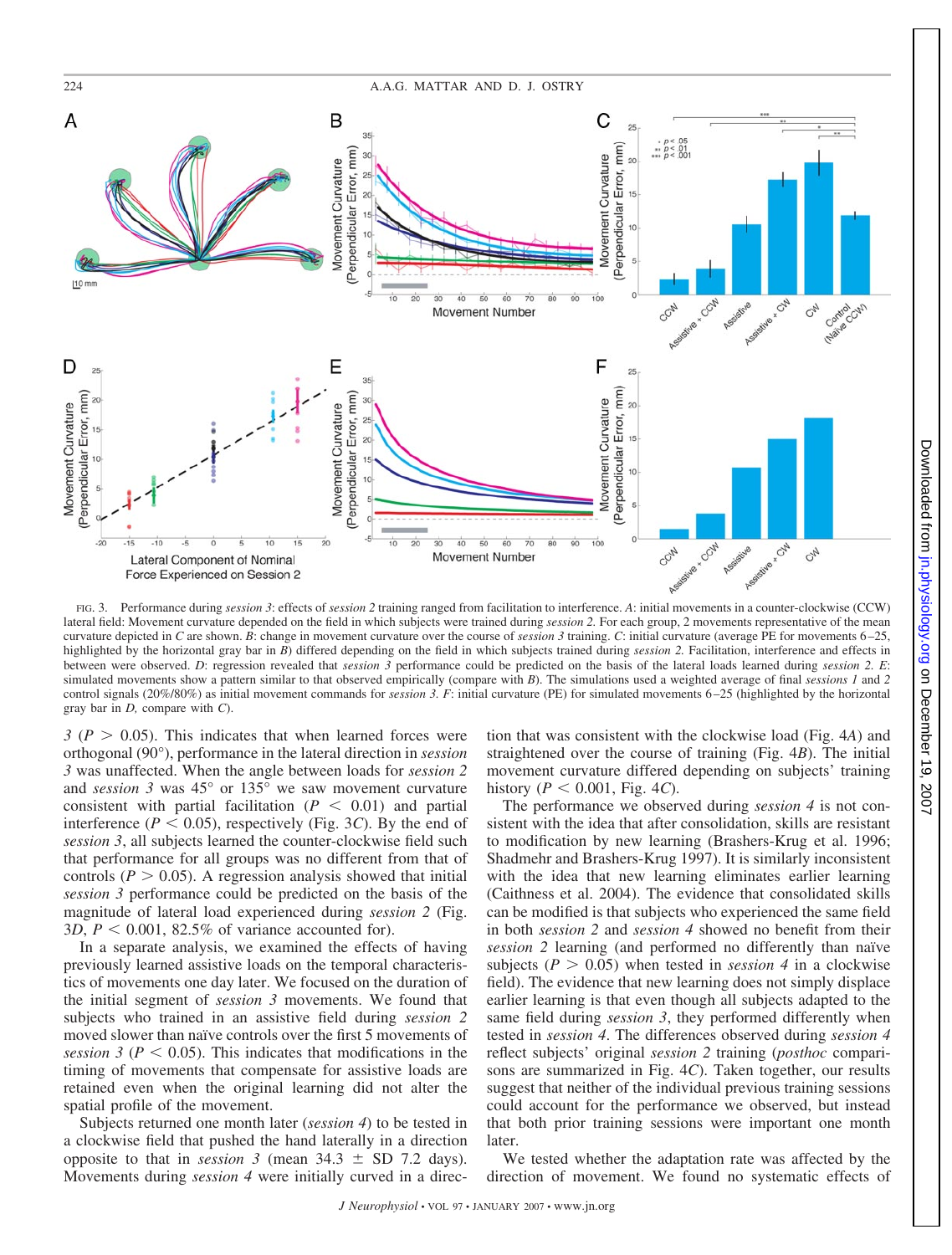

FIG. 4. *Session 4* performance reflects both *sessions 2* and *3* learning. *A*: initial movements in a clockwise (CW) lateral field. For each group, 2 movements representative of the mean curvature depicted in *C* are shown. *B*: change in movement curvature over the course of *session 4* training. *C*: initial curvature (average PE for movements 6 –25, highlighted by the horizontal gray bar in *B*) differed depending on training history. *D*: simulations in which initial *session 4* commands were an equally weighted average (50%/50%) of the final *sessions* 2 and 3 control signals (compare with B). *E*: initial curvature (PE) for simulated movements 6 –25 (highlighted by the horizontal gray bar in *D,* compare with *C*).

movement direction on rate of learning. Out of 20 possible combinations (5 force field directions X 4 sessions), only 3 showed a dependence of adaptation rate on movement direction ( $P < 0.05$ ).

We designed a second experiment that directly tested the idea that performance reflects a combination of prior skill learning. In this experiment we randomly varied each subject's training history and assessed the effects on later performance. The study involved an initial familiarization session, two subsequent training sessions separated by 24-hours and a final test session. For each of the two training sessions (*session 2* and *session 3*) the training field was selected randomly from the five shown in Fig. 1*B*, resulting in 25 possible training sequences. During *session 4*, subjects were tested in a field that perturbed the hand laterally in the clockwise direction. Two separate experiments followed this basic procedure, with either a 2-day or 10-day delay between the training sessions and final *session 4* testing.

Subjects' training histories (*session 2* and *session 3* learning) strongly influenced initial performance in the final test session (Fig. 5*A*,  $P < 0.001$  for both the 2-day and 10-day delays, 91.1% and 80.4% of variance accounted for, respectively). *Session 4* performance could be predicted on the basis of both *session* 2 ( $P < 0.001$ ,  $P < 0.05$  for the 2-day and 10-day delays) and *session*  $3$  ( $P < 0.001$  for both delays) training. *Session 3* training had a stronger influence on *session 4* performance, but its relative effect decreased  $(P < 0.01)$  using

bootstrap tests) as the interval between the training and testing sessions grew from 2 days to 10 days (Fig. 5*B*). Representations of skill thus involve a weighted average of past training that changes over time.

# *Computational modeling of neural averaging in motor learning*

We carried out simulation studies using a computer model of two-joint arm movement and our results were consistent with the idea that performance reflects a weighted combination of past training. Control signals in the model were updated on a trial-bytrial basis based on the difference between the desired and actual trajectory on the most recent movement trial (Gribble and Ostry 2000). This iterative adjustment of modeled neural commands permits compensation for externally applied loads.

In the simulation studies the model was trained over four successive "sessions" to mirror the experimental manipulation. For the initial training session (simulated *session 1*), we modeled movements in the absence of external load. This resulted in modeled control signals that produced straight movements to each of the five targets and effectively compensated for the mechanical behavior of the two-joint arm.

To simulate *session 2*, we modeled movements in the presence of each of the five fields depicted in Fig. 1*B*, using the final *session 1* control signals as initial commands for *session 2*. Like in *session 2* of our experiment, the five fields resulted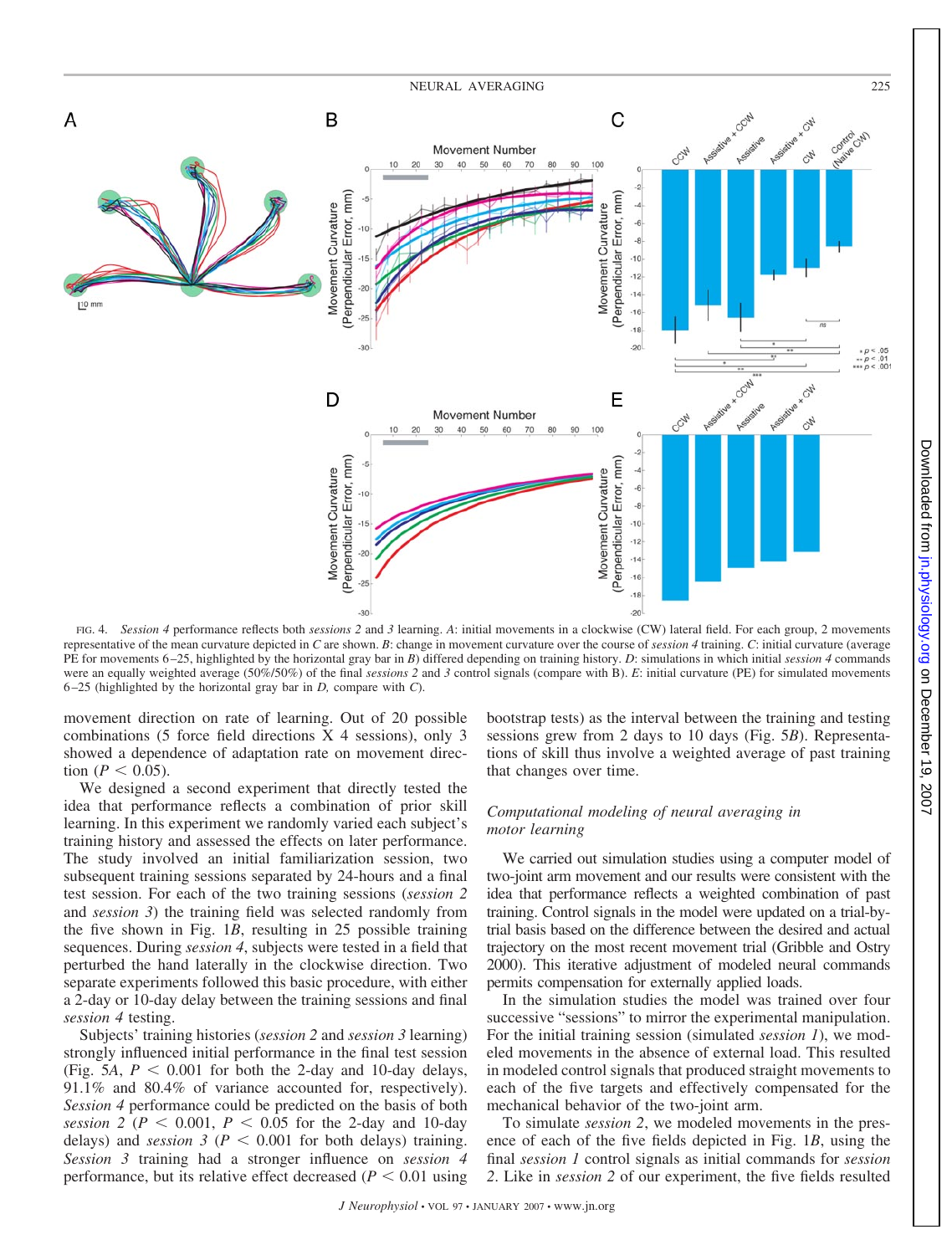2007



FIG. 5. Motor learning reflects a weighted combination of previous training. *A*: for both 2- and 10-day delays, regression showed that *session 4* performance depended on a weighted average of the lateral loads learned during *session 2* and *session 3*. *B*: as the delay between training and testing increased from 2- to 10-days, the relative influence that *session 2* and *session 3* training had on *session 4* performance shifted toward equivalence. Bars depict the relative influence of each session (mean  $\pm$  SE, derived from bootstrap tests).

in movements whose curvature was consistent with the externally applied load. As control signals were updated on the basis of position error this curvature was eliminated as it was in our experimental subjects (compare Figs. 2*B* and 2*D*). Velocity profiles were also altered by the presence of load but returned to normal with training. The iterative procedure resulted in five different sets of modeled control signals (one for each movement direction in each field) that reflected learning at the end of simulated *session 2*.

For *session 3*, we modeled movements in a lateral field that pushed the hand in a counter-clockwise direction. Initial performance during *session 3* depended on what the model learned previously. By using a weighted vector average of the final *session 1* and *session 2* control signals (20% *session 1* and 80% *session 2*) as initial *session 3* commands we observed effects that were similar to those obtained empirically during *session 3* of the experiment (compare Figs. 3*B* and 3*E*, 3*C* and 3*F*).

*Session 4* simulations involved movements in a field that pushed the hand laterally in a clockwise direction. We used a weighted vector average of the control signals generated during *session 2* and *session 3* (50% *session 2*, 50% *session 3*) as initial commands for *session 4* (see following text). We found that the model produced a pattern of performance similar to that observed empirically during *session 4* (compare Fig. 4*B* and 4*D*, 4*C* and 4*E*). This suggests that the training history affected *session 4* performance and skills reflect weighted combinations of the control signals learned on previous training episodes.

Figure 6 shows that a weighted average of *session 2* and *session 3* control signals best accounts for the pattern of performance observed empirically. When the final control signals from *session 2* alone (Fig. 6*A*) or *session 3* alone (Fig. 6C) were used as initial commands for *session 4*, performance was not well simulated. Instead, error between actual and simulated *session 4* performance was minimized (Fig. 6*D*) when initial control signals comprised an equally weighted combination of final *session 2* and *session 3* commands (Fig. 6*B*).

#### DISCUSSION

Here we have shown that motor performance is affected by previous learning, which can produce effects that range from facilitation to interference. Consolidated skills do not appear to be resistant to change nor are they entirely replaced by new learning. Instead performance reflects a combination of prior learning. These combinations are not fixed but rather change over time in a fashion consistent with the idea that relative recency weights the influence of prior training sessions. Modeling studies suggest that the neural basis for performance is a weighted combination of the control signals learned during prior training episodes.

Much recent research on learning and memory has focused on the idea that after recall, memories are labile and subject to displacement. Reactivated memories can be displaced by interfering events such as disruption of cellular protein synthesis (Kleim et al. 2003; Nader et al. 2000) and also appear to be displaced by new learning (Caithness et al. 2004; Walker et al. 2003). The present studies point to a further possibility, that original learning is not replaced by new learning but rather that old and new learning are combined at a neural level and that subsequent performance is mediated by this neural average. Consistent with this idea, when subjects complete multiple training episodes, one can observe a continuum of effects that range from facilitation to interference. When training episodes repeat the same sensorimotor mapping, the two training sessions facilitate each other. When training episodes involve opposite sensorimotor mappings, interference results and on later testing performance is no different from naïve. In between these extremes, training sessions produce a range of effects on one another from partially facilitating to partially interfering. Thus when a range of sensorimotor mappings is examined, a gradation of effects results that is not consistent with the idea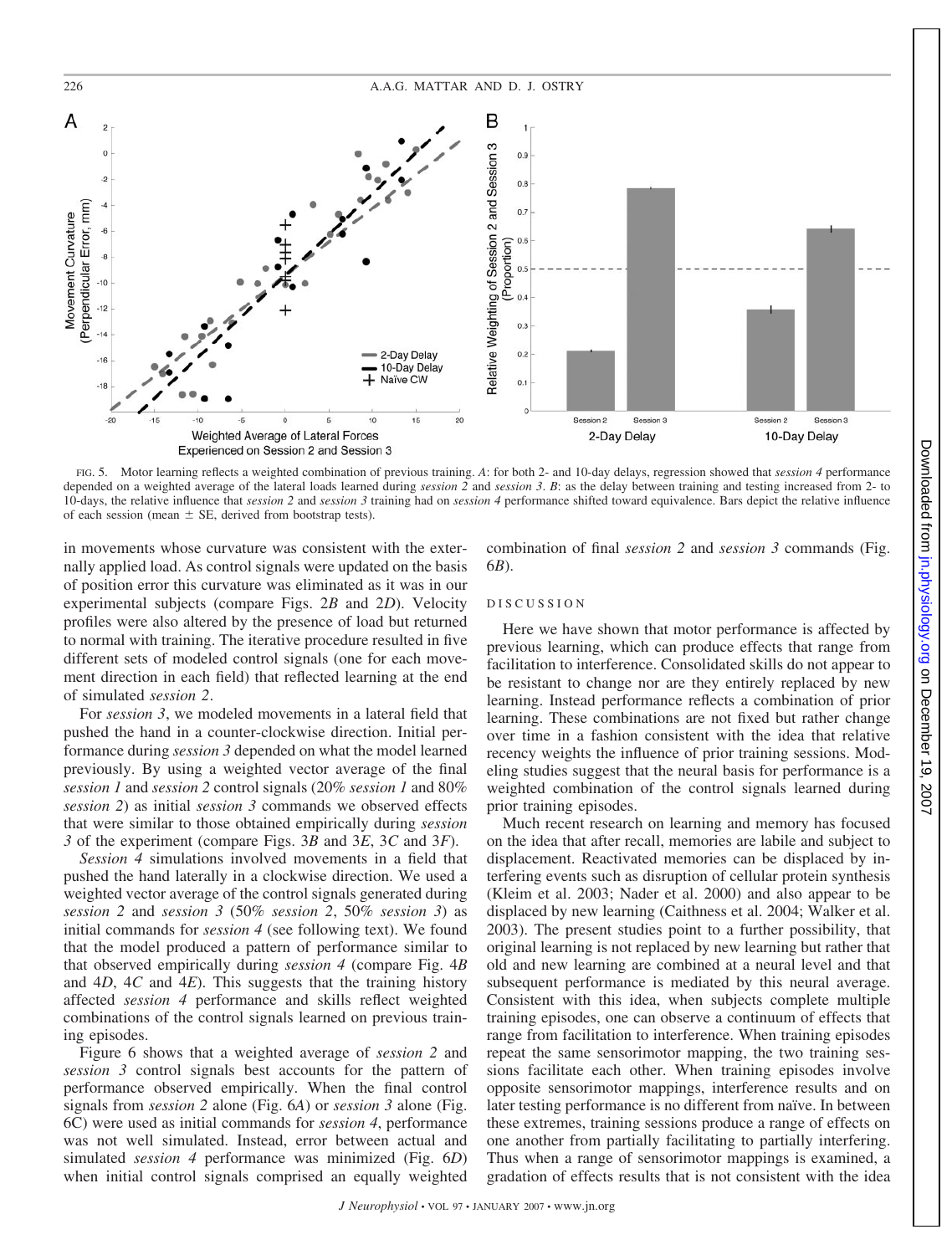

FIG. 6. A combination of *session 2* and *session 3* control signals provide the best simulation of *session 4* performance. *A*: predicted *session 4* movement curvature when initial commands comprised final *session 2* control signals. Black outlines show empirical *session 4* performance (as in panels *B* and *C*). *B*: predicted movement curvature when initial commands were an equal combination of final *session 2* and *session 3* control signals. *C*: predicted curvature when initial commands comprised final *session 3* control signals. *D*: error between empirical and simulated *session 4* performance was minimized by using an equal weighting of *session 2* and *session 3* control signals as initial values on *session 4*. *Session 4* performance associated with small letters a– c is shown in panels *A*–*C*.

that new learning simply displaces old. Rather it suggests that the neural substrate of skill is a combination of previous training.

Recent studies have also shown that consolidation does not permanently fix learning within the brain. Studies have shown that during periods of sleep after training, skills improve (Walker et al. 2002) and neural activation patterns shift location (Walker et al. 2005). These studies highlight that there is substantial "off-line" processing of learning after consolidation. Here we report a complementary result. As the delay between the end of training and final performance increases, the relative influence of each training session on final performance shifts toward equivalence. These changes in relative weighting suggest that the neural substrate of skill can change after consolidation of learning.

A number of studies have reported that subjects can learn two different fields simultaneously and independently access both encodings. This has been observed after extensive training (Krouchev and Kalaska 2003) or when each field is tied to a particular posture (Gandolfo et al. 1996) or other contextual cues (Osu et al. 2004) [note, however, that in some cases these arbitrary cues are insufficient (Gandolfo et al. 1996)]. Other cues, such as temporal separation, are not useful (Karniel and Mussa-Ivaldi 2002). Here we have shown that subjects do not have separate access to the learning associated with individual training sessions even when the fields involved orthogonal mappings between state of the limb and perturbing force. Instead, later performance was affected by a weighted combination of past learning. The situations in which the nervous system can separately access prior learning seem to involve information beyond the different forces each field involves. Perhaps, by engaging processing elements related to more cognitive or conceptual abilities, these cues allow the nervous system to categorize new learning as a component of one skill without affecting others.

Our modeling studies produced results that closely matched the performance of experimental subjects. For *session 4,* the best match was produced when the rate of adaptation was slower and muscle co-contraction was elevated relative to the previous three sessions. Although the source of this effect is unclear, previous research has shown that when subjects encounter environments the mechanical properties of which vary, they respond by elevating limb impedance (Takahashi et al. 2001). In the present study, it is possible that having learned different force fields on *sessions 2* and *3* may have resulted in increased limb stiffness on *session 4.* At the same time, it should be emphasized that the overall pattern of results in our modeling studies is not dependent on the particular values for co-contraction and learning rate. As noted in the preceding text, we found similar results in a set of simulations in which these parameters were held constant.

#### ACKNOWLEDGMENTS

The authors thank P. Gribble and K. Nader for comments and G. Houle, M.-E`. Lacasse, and J. Godin for technical support.

#### GRANTS

This research was funded by National Institutes of Health Grants HD-048924 and DC-04669, Le Fonds Québécois de la Recherche sur la Nature et les Technologies (FQRNT), and Natural Sciences and Engineering Research Council of Canada.